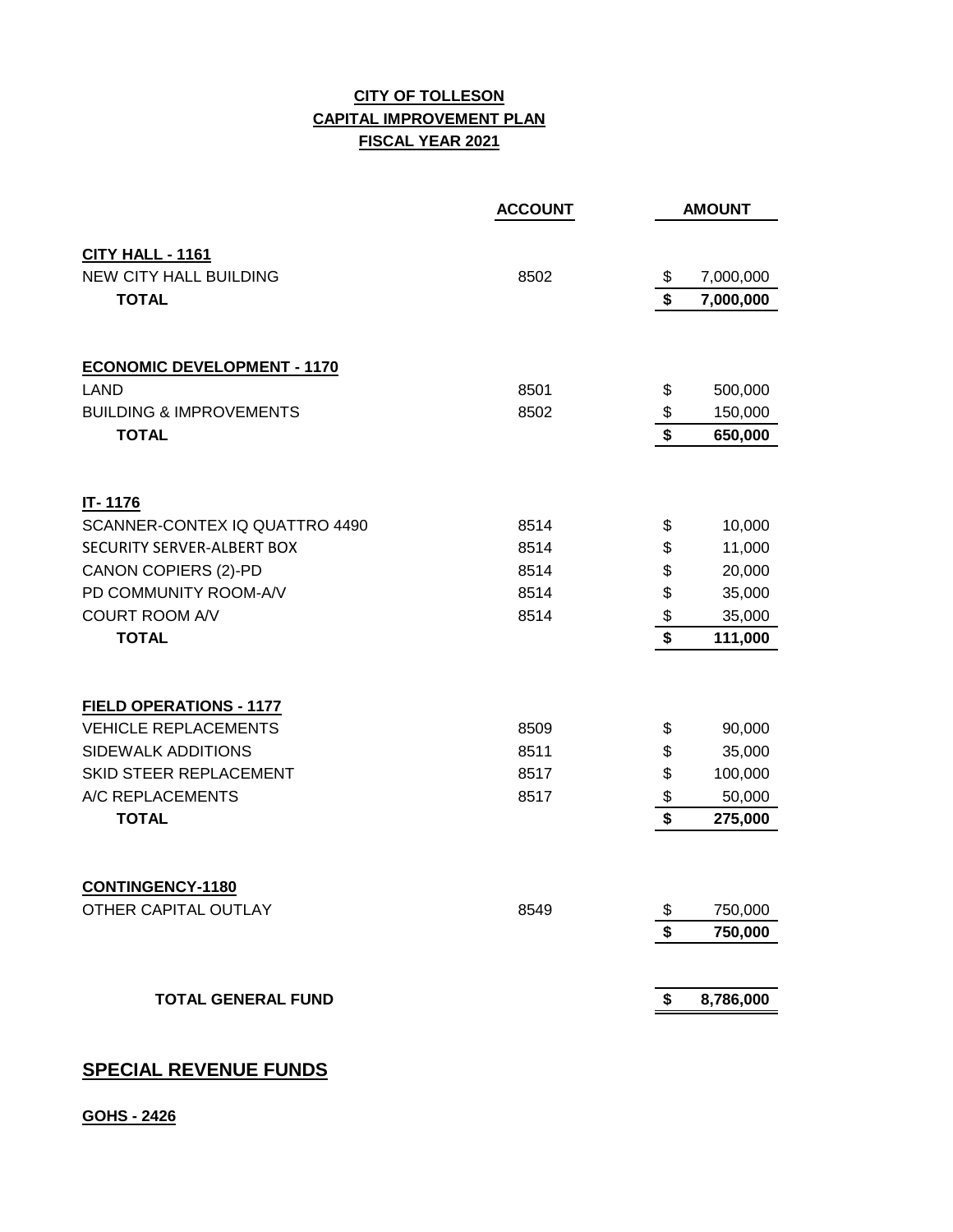| LUCAS DEVICE FOR FIRE DEPARTMENT                                        | 8516         | \$       | 20,000     |
|-------------------------------------------------------------------------|--------------|----------|------------|
| <b>TOTAL</b>                                                            |              | \$       | 20,000     |
|                                                                         |              |          |            |
| <b>INDIAN GAMING - 2473</b>                                             |              |          |            |
| WATER TENDER FOR FIRE DEPARTMENT                                        | 8509         | \$       | 440,000    |
| <b>TOTAL</b>                                                            |              | \$       | 440,000    |
|                                                                         |              |          |            |
|                                                                         |              |          |            |
| <b>PUBLIC SAFETY FIRE - 2610</b>                                        |              |          |            |
| PORTABLE FIRE EXTINGUISHER PROP<br><b>CARDIAC MONITOR</b>               | 8516<br>8516 | \$<br>\$ | 10,500     |
| THERMAL IMAGING CAMERAS                                                 |              |          | 41,000     |
| <b>TOTAL</b>                                                            | 8516         | \$<br>\$ | 10,000     |
|                                                                         |              |          | 61,500     |
|                                                                         |              |          |            |
| <b>PUBLIC SAFETY POLICE - 2611</b><br><b>VEHICLE RADIO REPLACEMENTS</b> |              |          |            |
| K9 VEHICLE REPLACEMENT                                                  | 8508         | \$       | 40,000     |
|                                                                         | 8509<br>8509 | \$       | 65,000     |
| PATROL VEHICLE REPLACEMENT<br><b>CIB REPLACEMENT</b>                    |              | \$       | 145,000    |
|                                                                         | 8509         | \$       | 53,000     |
| SUPERVISORY COMM CONSOLE                                                | 8511         | \$       | 125,000    |
| FURNITURE FOR DISPATCH                                                  | 8511         | \$       | 50,000     |
| ALPR CAMERAS (LICENSE PLATE PROJECT)                                    | 8517         | \$       | 50,000     |
| PORTABLE LIGHT TOWER                                                    | 8517         | \$       | 20,000     |
| <b>GYM EQUIPMENT</b>                                                    | 8517         | \$<br>\$ | 13,000     |
| <b>TOTAL</b>                                                            |              |          | 561,000    |
| <b>TOTAL SPECIAL REVENUE FUNDS</b>                                      |              |          |            |
|                                                                         |              | \$       | 1,082,500  |
|                                                                         |              |          |            |
| <b>CAPITAL PROJECT FUNDS</b>                                            |              |          |            |
| <b>CITY HALL - 3320</b>                                                 |              |          |            |
| <b>NEW CITY HALL BUILDING</b>                                           | 8502         | Ş.       | 10,500,000 |
| <b>TOTAL</b>                                                            |              | \$       | 10,500,000 |
|                                                                         |              |          |            |
| <b>CONSTRUCTION FUND 2021 - 3410</b>                                    |              |          |            |
| <b>CONSTRUCTION FUND 2021</b>                                           | 8502         | Ş.       | 5,000,000  |
| <b>TOTAL</b>                                                            |              | \$       | 5,000,000  |
|                                                                         |              |          |            |
| <b>TOTAL CAPITAL PROJECT FUNDS</b>                                      |              | \$       | 15,500,000 |
|                                                                         |              |          |            |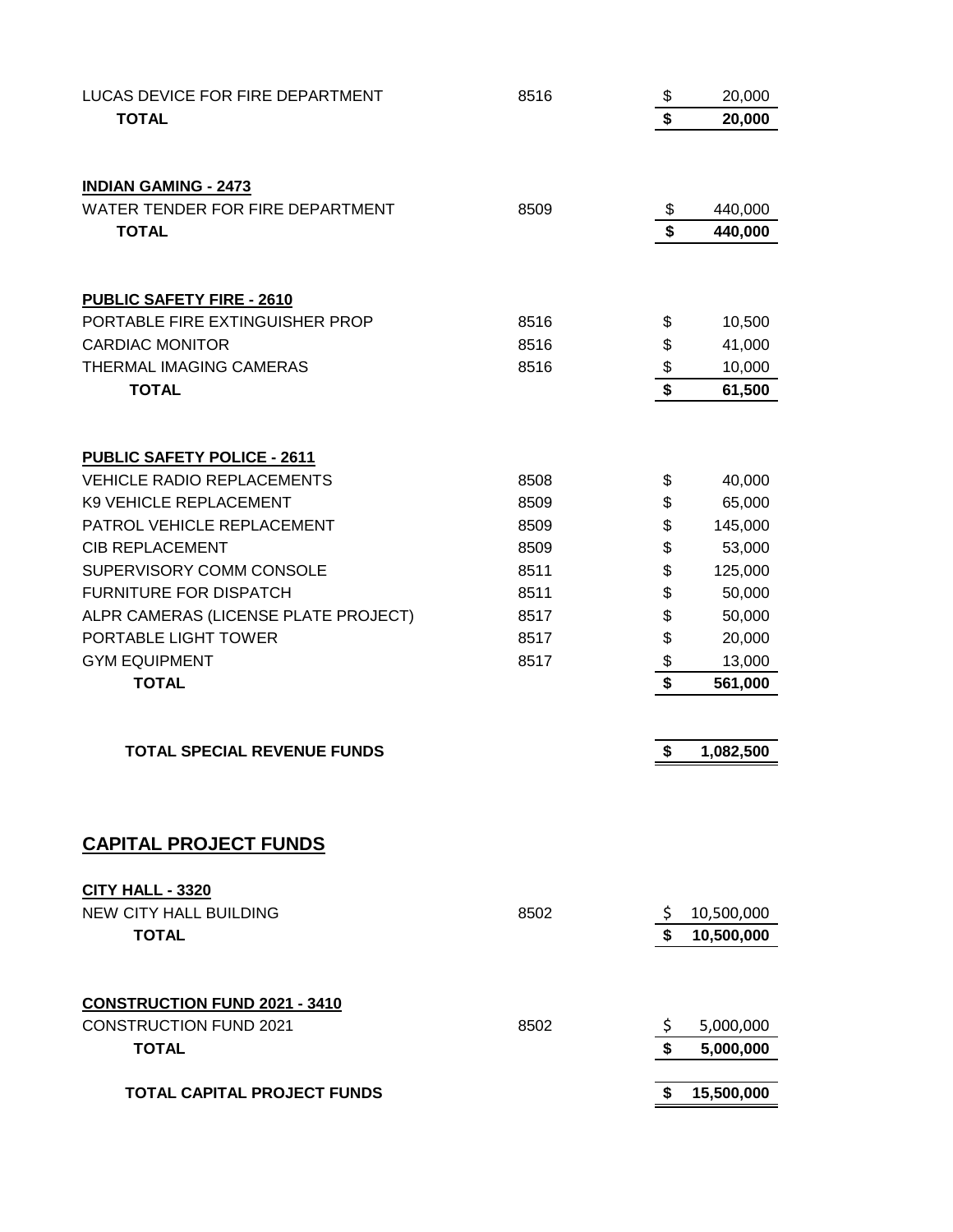## **ENTERPRISE FUNDS**

| <b>CONSTRUCTION - 3510</b>                |      |                                        |           |
|-------------------------------------------|------|----------------------------------------|-----------|
| <b>WWTP FACILITY CONSTRUCTION</b>         | 8521 | \$                                     | 168,242   |
| <b>CORROSION IMPROVEMENT PROJECT</b>      | 8521 | \$                                     | 275,000   |
| PRIMARY CLARIFIER REHAB                   | 8521 | \$                                     | 235,000   |
| SECONDARY CLARIFIER REHAB                 | 8521 | \$                                     | 200,000   |
| <b>TOTAL</b>                              |      | \$                                     | 878,242   |
| <b>CONSTRUCTION - 3520</b>                |      |                                        |           |
| WWTP FACILITY CONSTRUCTION-TOLLESON/JBS   | 8521 | \$                                     | 11,916    |
| <b>TOTAL</b>                              |      | $\overline{\boldsymbol{\mathsf{s}}}$   | 11,916    |
|                                           |      |                                        |           |
| <b>CONSTRUCTION - 3530</b>                |      |                                        |           |
| WWTP FACILITY CONSTRUCTION-TOLLESON/EPCOR | 8521 | \$                                     | 14,133    |
| <b>TOTAL</b>                              |      | $\overline{\boldsymbol{\mathfrak{s}}}$ | 14,133    |
|                                           |      |                                        |           |
| <b>WATER - 6170</b>                       |      |                                        |           |
| <b>LAND</b>                               | 8501 | \$                                     | 2,100,000 |
| <b>BUILDINGS &amp; IMPROVEMENTS</b>       | 8502 | \$                                     | 20,000    |
| <b>WATER STORAGE TANK</b>                 | 8503 | \$                                     | 4,165,000 |
| FLEET REPLACEMENT                         | 8509 | \$                                     | 400,000   |
| PUMPS/MOTORS                              | 8510 | \$                                     | 100,000   |
| <b>TOTAL</b>                              |      | $\overline{\boldsymbol{\mathsf{s}}}$   | 6,785,000 |
| <b>WASTE WATER TREATMENT - 6370</b>       |      |                                        |           |
| <b>CORROSION/STRUCTURAL REPAIRS</b>       | 8502 | \$                                     | 54,291    |
| MINOR LINE (2x CHOPPER PUMP)              | 8504 | \$                                     | 50,000    |
| SEWER SYSTEM PARENT PROCESS 3.1 & 3.2     | 8504 | \$                                     | 8,463     |
| POLIMER MIXING UNIT                       | 8506 | \$                                     | 25,000    |
| <b>SUBMERSIBLE FLYGT PUMPS</b>            | 8506 | \$                                     | 20,000    |
| TRICKLING FILTER ARMS                     | 8506 | \$                                     | 125,000   |
| SSTF PUMPS, INSPECTION/REBUILD            | 8506 | \$                                     | 50,000    |
| FSTF PUMPS, BOWL ASSEMBLY/REBUILD         | 8506 | \$                                     | 50,000    |
| <b>BIOSCRUBBER/CARBON FILTER</b>          | 8506 | \$                                     | 75,000    |
| REUSE WATER FILTER (3W)                   | 8506 | \$                                     | 30,000    |
| AB BLOWER                                 | 8506 | \$                                     | 75,000    |
| <b>WASTE WATER TREATMENT</b>              | 8506 | \$                                     | 36,751    |
| 1/2 TON PICKUP TRUCK-REPLACEMENT          | 8509 | \$                                     | 40,000    |